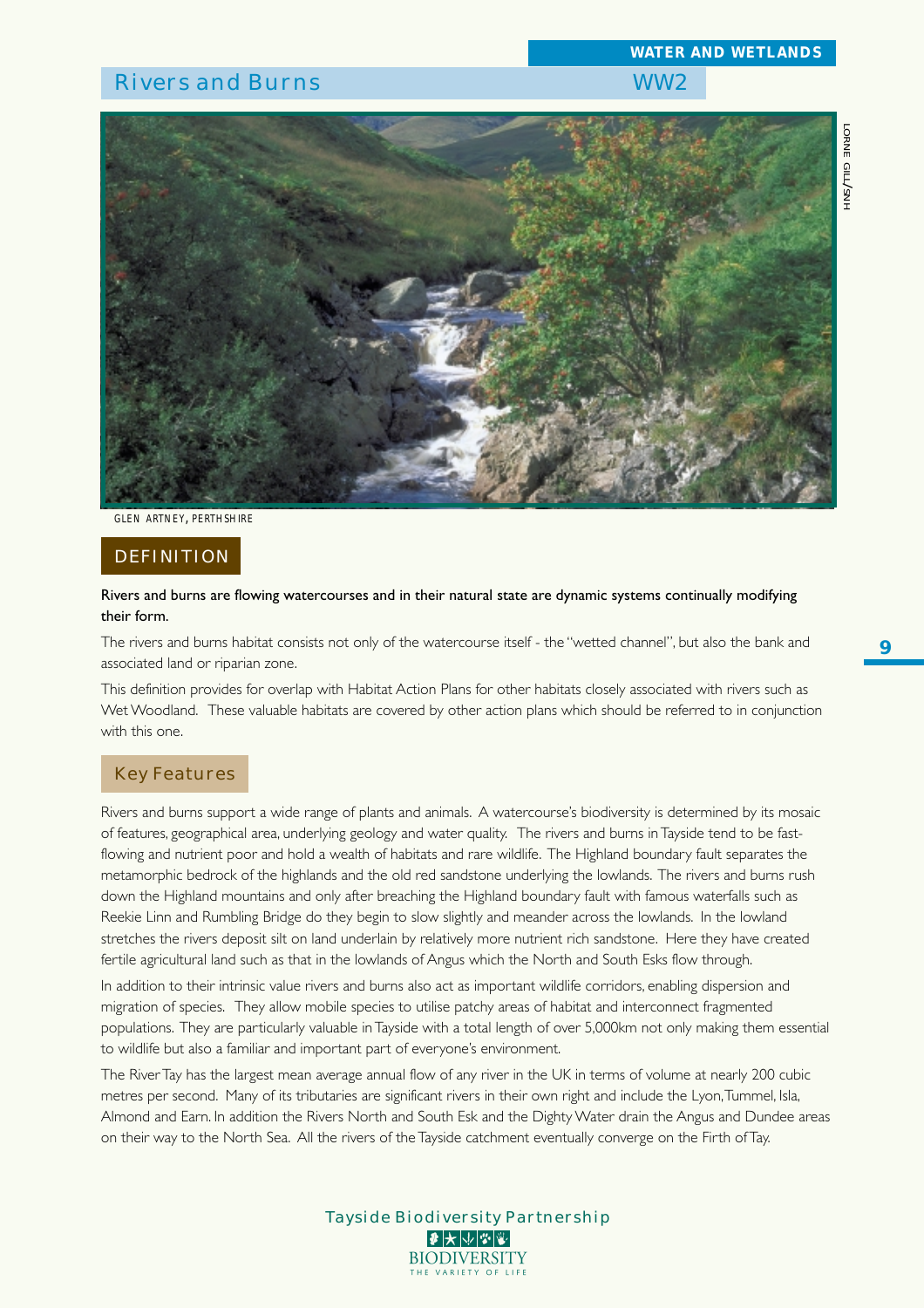## WW2 Rivers and Burns

#### CURRENT STATUS AND EXTENT OF HABITAT

Tayside rivers and burns have a rich natural heritage and provide numerous resources. Many parts of the system have been modified in urbanisation and for agriculture, forestry and industries such as hydro-power generation. However, the majority of rivers and burns maintain good water quality and rich, diverse habitats.

### Habitat Quality

The River Habitat Survey (RHS) assesses the physical structure of watercourses, including the channel, the banks and the river corridor. A survey of Scottish sites undertaken between 1995 and 1997 revealed that of 34 RHS sites on major rivers and burns in Tayside, 56% were 'semi-natural', 8% were 'predominantly unmodified', 18% were 'obviously modified' and 18% were 'significantly modified'. No sites were 'severely modified'. Compared to the rest of Scotland, these results confirm the relative good health of Tayside's rivers and burns.

#### Water Quality

SEPA currently classifies about half of mainland Scotland's rivers (over 50,000 km) based on their chemical and biological quality. SEPA's river classification scheme, as applied to 1996 monitoring data, shows that about 91% of the classified river length was of excellent or good water quality. The remaining 4,000 km of rivers were classified as polluted (defined as fair, poor or seriously polluted). In 2000, of a total monitored Tayside river length of nearly 800km, about 75% were classed as either of excellent or good water quality. Less than 3% were classed as poor or seriously polluted.

### KEY SITES

Tayside has an abundance of high quality rivers and burns. Many of these have features which, if not necessarily unique, are uncommon in the United Kingdom. Although this section highlights key sites within the Tay catchment, the whole catchment can itself be viewed as a key site. Reaches of unmodified rivers adjoined by natural or semi-natural habitat are not uncommon in Tayside and all can justifiably be regarded as being of importance. In a similar fashion the whole area could be regarded as a key site in the UK and European context for the Freshwater Pearl Mussel *Margaritifera margaritifera*.

There are a number of sites in the Tay catchment which stand out in the national context for their intact or unique habitat, their size or for the diversity or rarity of the species they support:

| <b>River Tay pSAC</b>                                       | A large site that includes all key parts of the river and its tributaries accessible<br>to Salmon Salmo salar. The site is also of international importance for its<br>populations of Otter Lutra lutra, Sea lamprey Petromyzon marinus, River<br>lamprey Lampetra fluviatilis, and Brook lamprey Lampetra planeri. |
|-------------------------------------------------------------|---------------------------------------------------------------------------------------------------------------------------------------------------------------------------------------------------------------------------------------------------------------------------------------------------------------------|
| South Esk cSAC                                              | This site was designated for its internationally important populations of<br>Salmon and Freshwater Pearl Mussel.                                                                                                                                                                                                    |
| <b>Craighall Gorge SSSI on</b><br>the River Ericht          | A river gorge containing a diverse assemblage of species, including the River<br>Jelly Lichen Collema dichotomum. There is an excellent continuity of habitat<br>from a high quality river into broad-leaved, mixed and yew woodland.                                                                               |
| The Den of Airlie SSSI,<br>River Isla                       | Similar in many ways to Craighall Gorge.                                                                                                                                                                                                                                                                            |
| The Lunan Burn system<br>between Dunkeld and<br>Blairgowrie | The lochs on the system are discussed further in the Mesotrophic Lochs<br>Habitat Action Plan, but the burn itself, especially between Clunie and Marlee<br>lochs (SSSI), is the best example of a lowland burn in Tayside.                                                                                         |
| <b>Meikleour SSSI, River Tay</b>                            | A section of the River Tay in the lowlands with large shingle banks adjoining<br>unimproved lowland pastures and fen vegetation. This area is important for<br>the diversity of habitats and species it supports, including over-wintering<br>wildfowl.                                                             |

Tayside Biodiversity Partnership |₽ ★ ↓ ↓ ↓ ↓ ↓ **BIODIVERSITY** THE VARIETY OF LI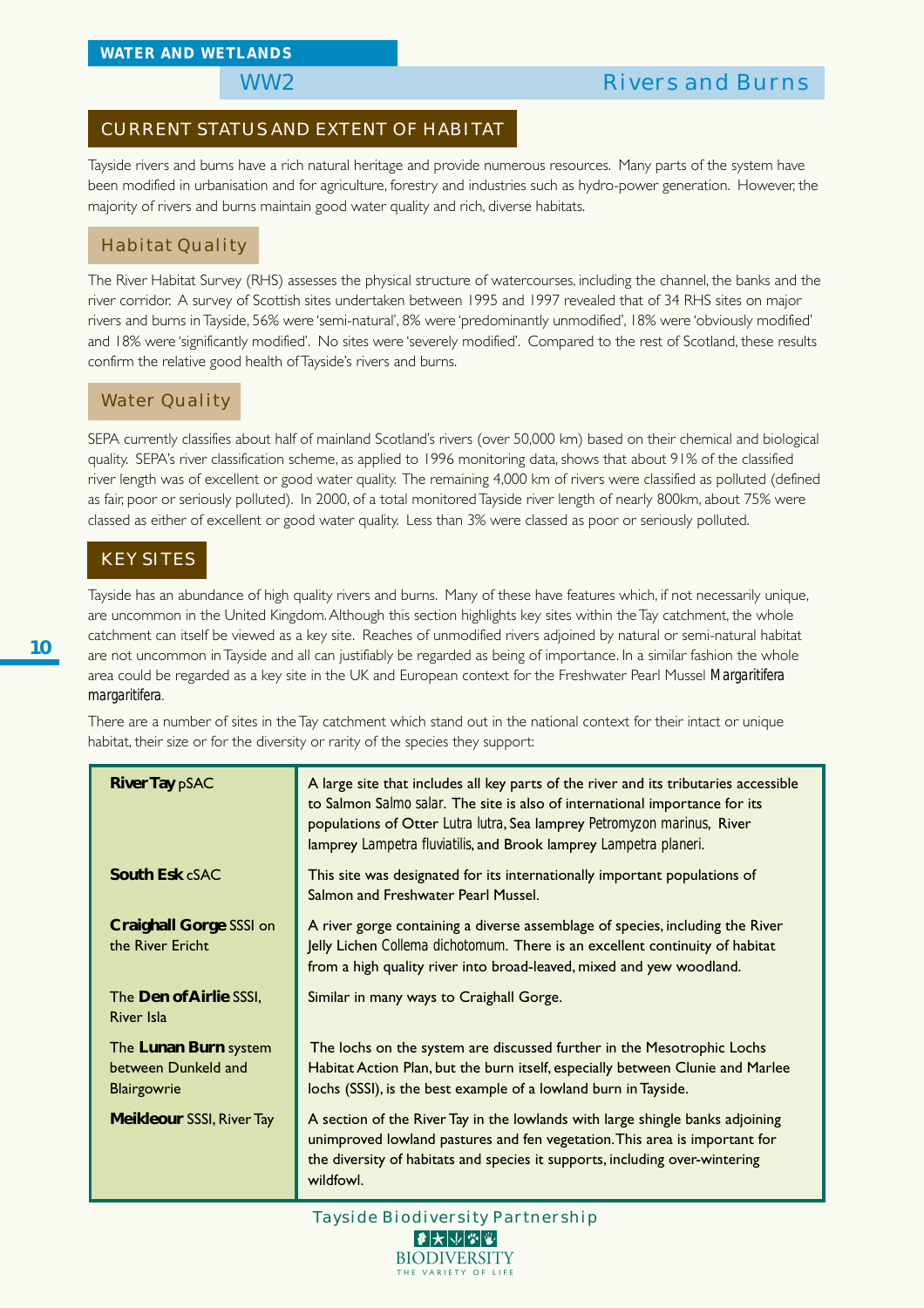**Shingle Islands** cSAC **An area of shingle banks and islands formed by the River Tummel and Tay** showing a variety of transition and mosaic communities from bare shingle, grassland and important fluvial alder woodlands. It has an extremely high biodiversity in terms of flowering plants, lichens, mosses and liverworts.

## NATURE CONSERVATION IMPORTANCE

The **Freshwater Pearl Mussel** (FWPM) *Margaritifera margaritifera*, is a filter-feeding bivalve mollusc with a compressed kidney-shaped, black-brown shell; it may grow to 15cm in length. It is one of our longest living invertebrates - perhaps up to 140 years, although normally living between 80 - 100 years.

Fertilised eggs develop into tiny bivalve larvae called glochidia. In late summer the female sheds these into the water column. An estimated 0.01% of perhaps 3 million per female will survive to be inhaled by a host salmonid fish where they lodge on the gills. The following spring the juvenile mussels fall off into clear, calcium-poor, fast flowing rivers where they have to find a fine gravel site amongst large stones in which to partially bury themselves. There they will grow and mature. Perhaps only 1% of the juvenile mussels will survive, but adults have few natural

predators and can tolerate moderate disturbance.

SUE SCO

Myth has it that the Romans invaded Scotland in search of pearls.

**SEPA SEPA SEPA SEPA SEPA SEPA SEPA SEPA** FWPM populations have declined by about 90% across Europe in the last 20 - 30 years and Scotland now accounts for 60% of the remaining vulnerable population. On a European scale causes of the decline include pollution, nutrient enrichment and acidification of the water; siltation of gravel beds; decline of host salmonid populations; habitat destruction through river engineering; and overfishing for pearls. In the Tay Catchment the main problem has been overfishing. The FWPM is protected under the Wildlife and Countryside Act, so it is illegal to purposefully kill or injure them. Although fishing for pearls was banned in 1998, it still goes on and actions are being taken to ensure it is stopped. Any publicity of sites containing pearl mussel can act as a stimulus for illegal fishing, so caution over publicity is required. SNH's surveys and monitoring are establishing the locations and health of populations. These, together with general awareness raising, will help to improve prospects for the FWPM's long term survival in Tayside.

Strictly speaking, lampreys are not true fish at all, but form a separate, more primitive group of jawless vertebrates. These ancient fish superficially resemble eels and have a large sucker-like mouth as adults. Fossils - clearly recognisable as lampreys - have recently been found in 500 million year old rocks in China.

There are three species: **Brook lamprey** *Lampetra planeri* live entirely in fresh water; **River lamprey** *Lampetra fluviatilis* and **Sea lamprey** *Petromyzon marinus* migrate downstream to the sea, returning to spawn later in their lifecycles. They hatch in gravel riverbeds and migrate as larvae to silty parts of the river. Here they live in burrows and filter feed, helping to keep the water clean. As adults they leave these nursery grounds and ultimately migrate and spawn.



The numbers and distribution of lampreys have declined in some parts of Europe because of increased pressure on the habitats on which they rely. These include water pollution, siltation clogging gravel beds used for spawning, and river engineering that may destroy important habitats or impede migration. However, the Tay's catchment size and suitable habitat mean that it supports an important population of all three lamprey species.

Actions being taken to ensure long term survival of the lampreys includes avoiding disturbance of spawning and nursery areas; avoiding migration impedance; carrying out surveys and monitoring to establish locations and health of populations; awareness raising.

Tayside Biodiversity Partnership

 $|\mathcal{F}|$  $\bigtriangledown$   $|\mathcal{F}|$   $|\mathcal{F}|$   $|\mathcal{F}|$ **BIODIVERSITY** THE VARIETY OF LI



#### *WATER AND WETLANDS*

**11**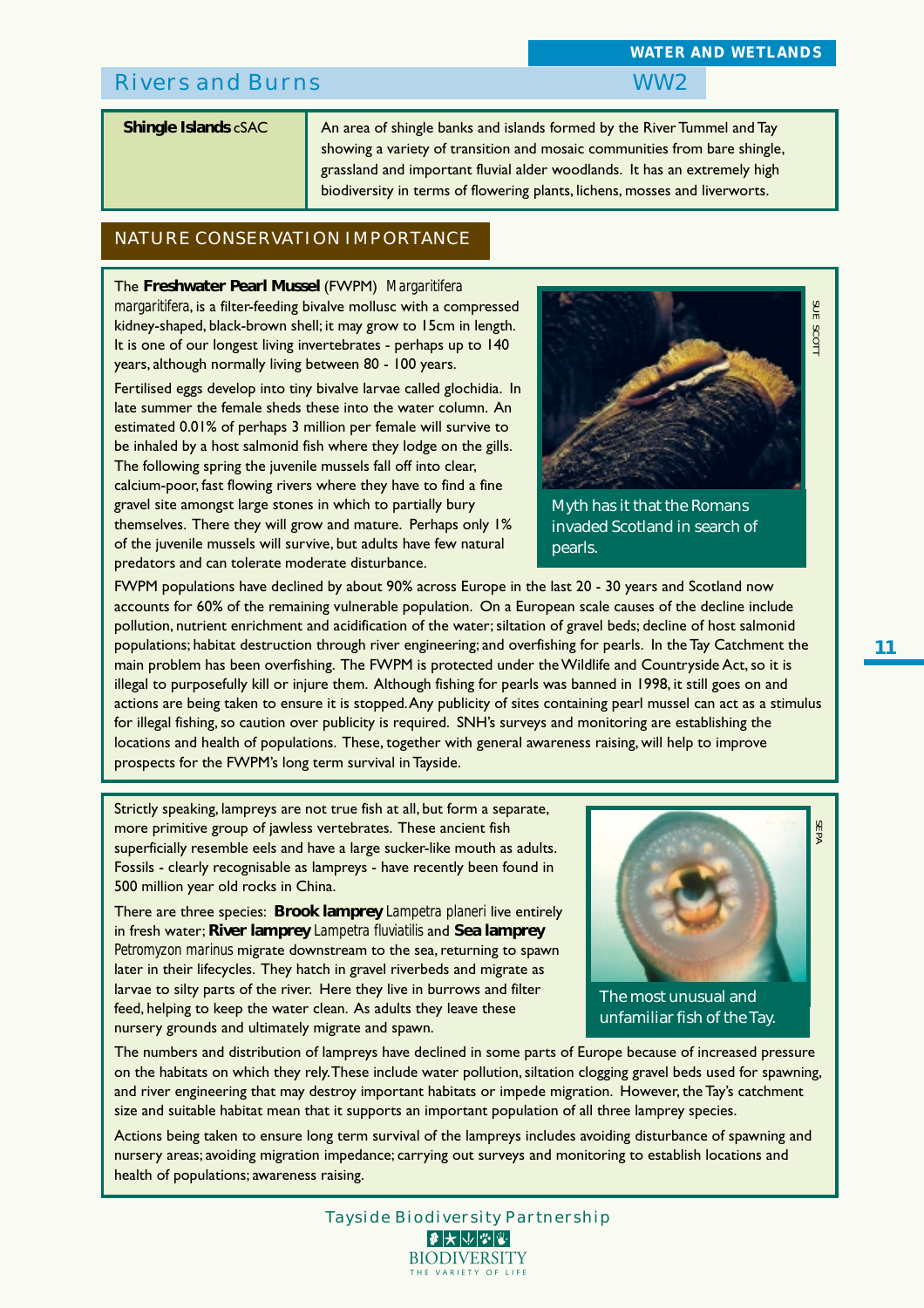### KEY SPECIES

Key species have been selected for Tayside for a number of different reasons. Tayside contains nationally or internationally important populations of some species, including River jelly lichen and Freshwater Pearl Mussel.

Ospreys *Pandion haliaetus* and Otters *Lutra lutra* have been selected as species representing a success story, illustrating what can be achieved. The Atlantic salmon is of economic importance and a notable feature of the region's rivers. Other species, including the stiletto fly *Thereva lunulata*, are nationally rare and their distributions uncertain, but they have been recorded in our region in the past. A locally important species, the Daubenton's bat *Myotis daubentoni*, feeds on insects flying over the rivers and roosts nearby in the hollow limbs of old trees.

| <b>Mammals</b>       | Water vole                         | Arvicola terrestris         | P              |  |  |  |  |  |
|----------------------|------------------------------------|-----------------------------|----------------|--|--|--|--|--|
|                      | Otter                              | Lutra lutra                 | P              |  |  |  |  |  |
|                      | Pipistrelle bat                    | Pipestrellus pipistrellus   | P              |  |  |  |  |  |
|                      | Daubenton's bat                    | Myotis daubentonii          | $\overline{C}$ |  |  |  |  |  |
| <b>Birds</b>         | Goosander                          | Mergus merganser            | $\mathbf C$    |  |  |  |  |  |
|                      | <b>Dipper</b>                      | Cinclus cinclus             | $\mathbf C$    |  |  |  |  |  |
|                      | Kingfisher                         | Alcedo atthis               | $\overline{C}$ |  |  |  |  |  |
|                      | <b>Pandion haliaetus</b><br>Osprey |                             |                |  |  |  |  |  |
| <b>Fish</b>          | Salmon                             | Salmo salar                 | $\mathbf{C}$   |  |  |  |  |  |
|                      | Sea trout/brown trout              | Salmo trutta                |                |  |  |  |  |  |
|                      | Sparling/smelt                     | Osmerus eperlanus           | $\mathbf C$    |  |  |  |  |  |
|                      | Sea lamprey                        | Petromyzon marinus          | $\mathsf{C}$   |  |  |  |  |  |
|                      | <b>River lamprey</b>               | Lampetra fluviatilis        | $\overline{C}$ |  |  |  |  |  |
|                      | <b>Brook lamprey</b>               | Lampetra planeri            | $\overline{C}$ |  |  |  |  |  |
|                      | Allis shad                         | Alosa alosa                 | P              |  |  |  |  |  |
| <b>Invertebrates</b> | a cranefly                         | Rhabdomastrix laeta         | P              |  |  |  |  |  |
|                      | a stiletto fly                     | Spiriverpa lunulata         | P              |  |  |  |  |  |
|                      | a stonefly                         | Brachyptera putata          |                |  |  |  |  |  |
|                      |                                    | poss extinct                |                |  |  |  |  |  |
|                      | Freshwater pearl mussel            | Margaritifera margaritifera | P              |  |  |  |  |  |
| <b>Plants</b>        | River water-crowfoot               | Ranunculus fluitans         | $\mathbf C$    |  |  |  |  |  |
|                      | River jelly lichen                 | Collema dichotomum          | P              |  |  |  |  |  |
|                      | Ear-lobed dog-lichen               | Peltigera lepidophora       | P              |  |  |  |  |  |
|                      | Spruce's bristle moss              | Orthotrichum spruce         | P              |  |  |  |  |  |

**P** = UK Priority species  $C = UK$  species of conservation concern

## NATIONAL BIODIVERSITY CONTEXT

The UK BAP provides guidance for the direction Local Habitat Action Plans can take with the conservation of rivers and burns. Its recommendation is:

*Maintain and improve the quality, state and structure of all UK rivers and streams and their associated flood plains. Restore degraded river systems taking account of water quality and quantity, structure and hydraulic connection with the floodplain.*

> Tayside Biodiversity Partnership **BIODIVERSITY** THE VARIETY OF LIF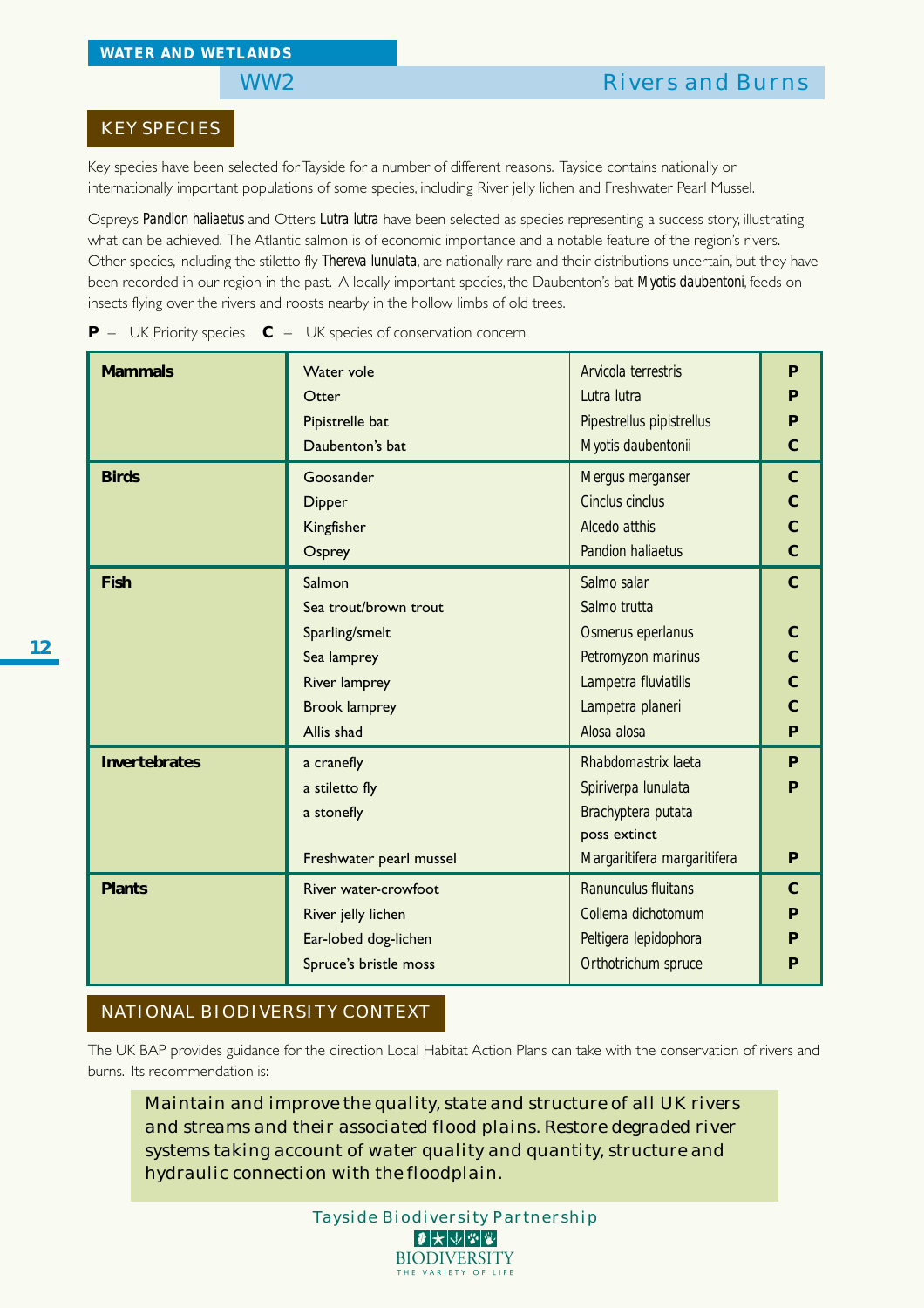In the UK Habitat Statement for Rivers and Streams measures to consider further include:

- Development and implementation of integrated catchment management plans including work on nutrient budgeting.
- Use existing measures such as the Rural Stewardship Scheme Water Margin option to support the appropriate management of rivers and streams and their associated habitats, in particular flood plains.
- Review the powers and duties of water management institutions to manage water for nature conservation objectives.
- Integrated working between agencies and landowners to provide guidance and training.

There are UK BAP priority species associated with this habitat and they, along with the key species of conservation concern, can benefit from the actions undertaken for rivers and burns.

#### ECOLOGY AND MANAGEMENT

The information for this section is detailed elsewhere: see particularly the Management, Research and Guidance section of this Plan.

### CURRENT FACTORS CAUSING LOSS OR DECLINE

The ecology of a river or burn is dependent on the quality and quantity of its water and on the nature and quality of the instream and riparian habitat. Man's influence through many different factors can sometimes be detrimental, but sensitive management can mean that the biodiversity and the physical structure and functioning of rivers and burns are retained.

#### Factors Affecting Water Quality - Pollution

Pollution is a significant threat to the biodiversity of rivers and burns. SEPA detailed in its 1999 State of the Environment Report the seven most important causes of polluted water in Scotland. The most important factor nationally causing water pollution in rivers was sewage effluent.

Diffuse and point source agricultural pollution are the most significant influences on water quality in Tayside. They pose a serious long-term threat to lochs and are of concern for rivers. Current projections suggest that by 2010, on a national level, diffuse agricultural pollution may be the most important cause of river pollution.

Whilst licensing is required for sheep dip disposal there is still concern regarding the policing and monitoring of this. Sewage effluent, urban drainage, mine drainage and industrial effluent are not significant impacts on the major rivers in Tayside, although a few stretches are affected. Overgrazing of riparian corridors is a problem on some stretches, for example, the Isla, Tilt and Lyon. This makes soil erosion more likely and reduces the abundance and diversity of terrestrial invertebrates which are an important food source for some fish, including Salmon.

#### Factors Affecting Water Quantity

There are three main categories of pressures affecting water quantity in rivers:

- Groundwater abstraction.
- Surface water abstraction.
- Flow regulation.

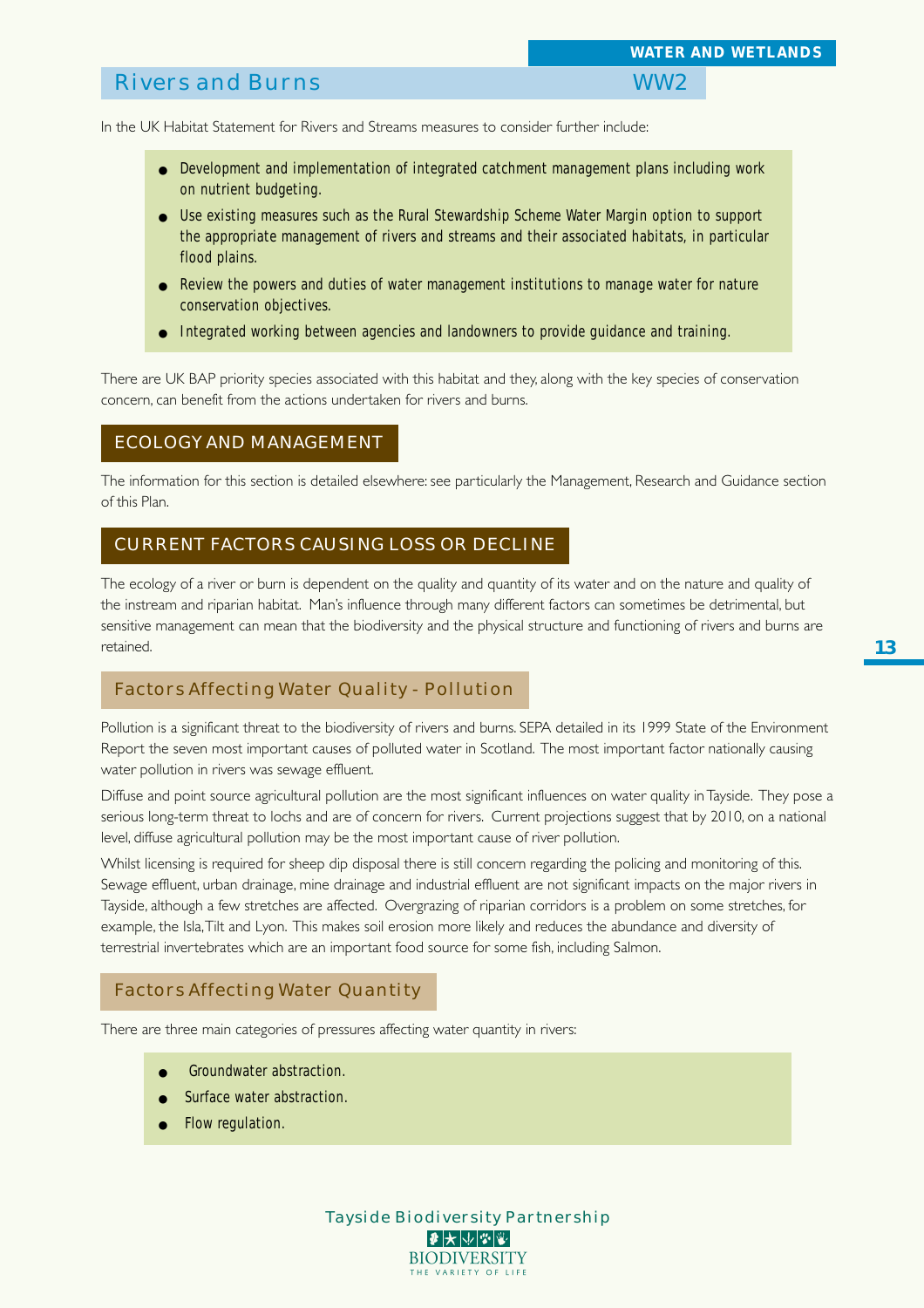## WW2 Rivers and Burns

Groundwater abstraction via boreholes has increased dramatically in Scotland in the last two decades. Groundwater abstractions in Tayside predominantly take place for agricultural purposes in the lowland areas. In the absence of a comprehensive scheme for controlling abstractions from groundwater there are no means of ensuring that aquifer fed rivers are guaranteed protection.

Surface water abstraction for various purposes has a major impact on a number of Tayside rivers. The most significant of these are those for hydro-electric purposes, with the River Garry being the most marked example. Drinking water abstractions such as the one from the River Earn take significant amounts of water.

Agricultural irrigation has a marked impact on many of the Angus coastal burns which can run dry. Fish farms, too, abstract significant amounts of water. In contrast to some other river systems, however, industrial abstraction is not significant in Tayside.

Hydro-electric power generation has led to significant flow regulations in parts of the Tay Catchment. Dams change the dynamics of a system and this can be very detrimental to a river's biological, chemical and physical integrity if they are poorly managed. However, impacts can be minimised and altered systems can remain rich in habitats and species, the Dunalastair Reservoir SSSI being a good example.

### Case Study

#### Hydro-Electricity Generation in Tayside

Hydro-electricity schemes can be a sustainable form of power generation. The potential of Tayside was recognised as early as the 1930s. There are now two major schemes in the Tay catchment, namely the Breadalbane and Tummel schemes. They maximise the use of a relatively small amount of water to produce about 3.3 % of Scotland's annual power requirements.

The Tummel Valley scheme has nine power stations and includes the Rivers Garry, Tummel, Errochty and Lochs Rannoch, Tummel and Ericht. The Breadalbane scheme develops the water resources of the mountainous region around Lochs Lyon, Tay and Earn, with a total of seven main power stations.



*LOCH LYON, PERTHSHIRE*

Scottish and Southern Energy operate these hydro-electricity schemes and take great care to minimise any detrimental impacts on the habitats and species of the Tay Catchment. Water flow patterns have to be modified to make efficient use of the available power. However, compensation flows are used to ensure sufficient flows remain downstream of a dam and 'freshets' can mimic natural spates. Many of the power stations also have fish ladders and screens to minimise the impedance of, particularly, migrating salmon. They may also have fish counters which can provide invaluable information about the health of salmon populations.

#### Factors Affecting Physical Quality

The quality of habitats in or near water is an important measure of the overall quality of the aquatic environment. The physical condition of river channels is subject to a wide range of pressures and some have been degraded to varying degrees in Tayside. Damage may occur by direct modification of the habitat structure by river engineering involving flood defence, erosion control or drainage work. Indirect impacts result from land management practices such as grazing, ploughing or the application of herbicides. Habitat destruction and simplification can occur when the following examples are used inappropriately - culverting, dredging, "hard" engineering works, construction and operation of dams and

| Tayside Biodiversity Partnership                                                                                                                    |
|-----------------------------------------------------------------------------------------------------------------------------------------------------|
| $\blacksquare \blacktriangleright \hspace{-.45em} \blacktriangleright \hspace{-.45em} \lvert \lozenge \rvert \mathscr{V} \rvert \mathscr{V} \rvert$ |
| <b>BIODIVERSITY</b>                                                                                                                                 |
| THE VARIETY OF LIFE                                                                                                                                 |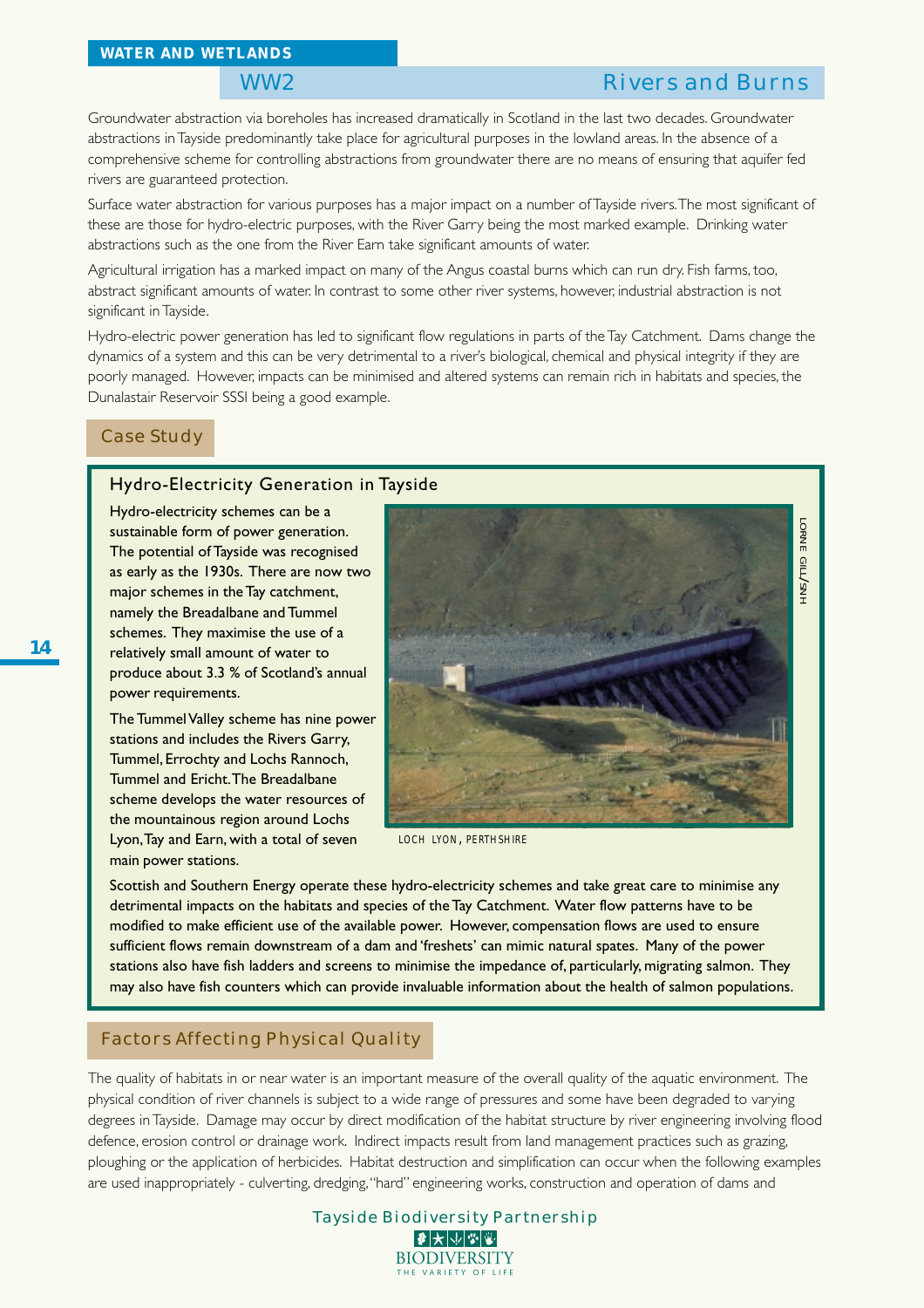## Rivers and Burns WW2

reservoirs, bank reinforcement, excessive "gardening" and inappropriate bank management (including overgrazing) leading to bankside and instream habitat destruction.

Engineering and river management works may lead to habitat fragmentation rather than its total loss. For instance, culverting or the construction of weirs may render watercourses impassable to fish and other wildlife. Loss of bankside habitat due to hard engineering or agriculture may damage the value of a river as a wildlife corridor. Flood defence work may separate the river from its floodplain habitat, preventing seasonal inundation of valuable wetland habitats. An important issue for Tayside is the amount of ad-hoc and uncoordinated bank and river engineering works undertaken for both fisheries and agricultural purposes. A more co-ordinated catchment or whole river approach, together with 'soft' engineering options, dramatically lessens detrimental impacts. River restoration work is also appropriate in some places, with for example, the re-introduction of more natural bends and ox-bows.

#### Biological Pressures

The self-colonising plants such as Giant hogweed, Himalayan balsam and Japanese knotweed are already familiar features on some sections of river in Tayside, notably around Perth. Less well-known species such as Australian swamp stonecrop are also significant threats. Invasive plants such as these can dominate bankside vegetation to the exclusion of native species. Certain species can form stands dense enough to prevent access, for example, for recreation and may pose a health hazard. Other species, including non-native ornamental species, may be planted as an environmental "improvement" and some for amenity value, such as cultivated grass species, which are also often mown to the very edge of the riverbank.

Japanese knotweed forms dense stands on the River Earn and often prevents fishermen going down to good fishing spots. On areas of the lower Dighty Burn, Giant hogweed forms impenetrable stands; its sap can produce a blistering burn on contact with skin. In the summer it produces broad leaves and large flower heads that suppress all other riparian vegetation, leaving banks exposed and vulnerable to erosion by winter spates.

Animal species may have been introduced by a variety of means. American mink are present on many rivers and represent a major threat to waterfowl and Water voles *Arvicola terrestris*. The non-native Bullhead fish and other species such as the Signal crayfish are already present in Scotland and have the potential to thrive in Tayside rivers. Rainbow trout are raised on fish farms in the catchment and escapees compete against the native Sea and Brown trout *Salmo trutta* for food and habitat.

Invasion by alien species may represent one of the most significant long-term threats to running waters because once established their elimination may prove impossible. In many cases the spread of alien species requires human intervention, for instance the selling of invasive plants through garden centres or the deliberate introduction of fish species. Lack of awareness is frequently a key issue. Any removal programme will require a co-ordinated approach between interested groups and organisations and the work starting upstream of all the areas suffering invasion.

#### Recreational Pressures

Increasing recreational pressures such as walking, angling, boating and watersports are likely to cause disturbance to species such as Otters *Lutra lutra* and breeding wildfowl. Areas particularly popular for recreational access such as shingle banks may have a high degree of disturbance. This could lead to disruption to nesting birds and damage to colonies of invertebrates which use these habitats. Vehicular access, in particular, can rapidly cause serious damage to fragile habitats. Pressures to open up areas to ease angling access may result in the removal of important riparian vegetation.

At Nature Reserves such as the RSPB's Loch of Kinnordy access is managed so that people can enjoy their time there whilst causing minimal disturbance to the fauna and flora. This is done in part by only opening some areas up with footpaths and by providing hides. The new Access Code, along with other Codes of Practice, will also help to raise awareness of these issues.

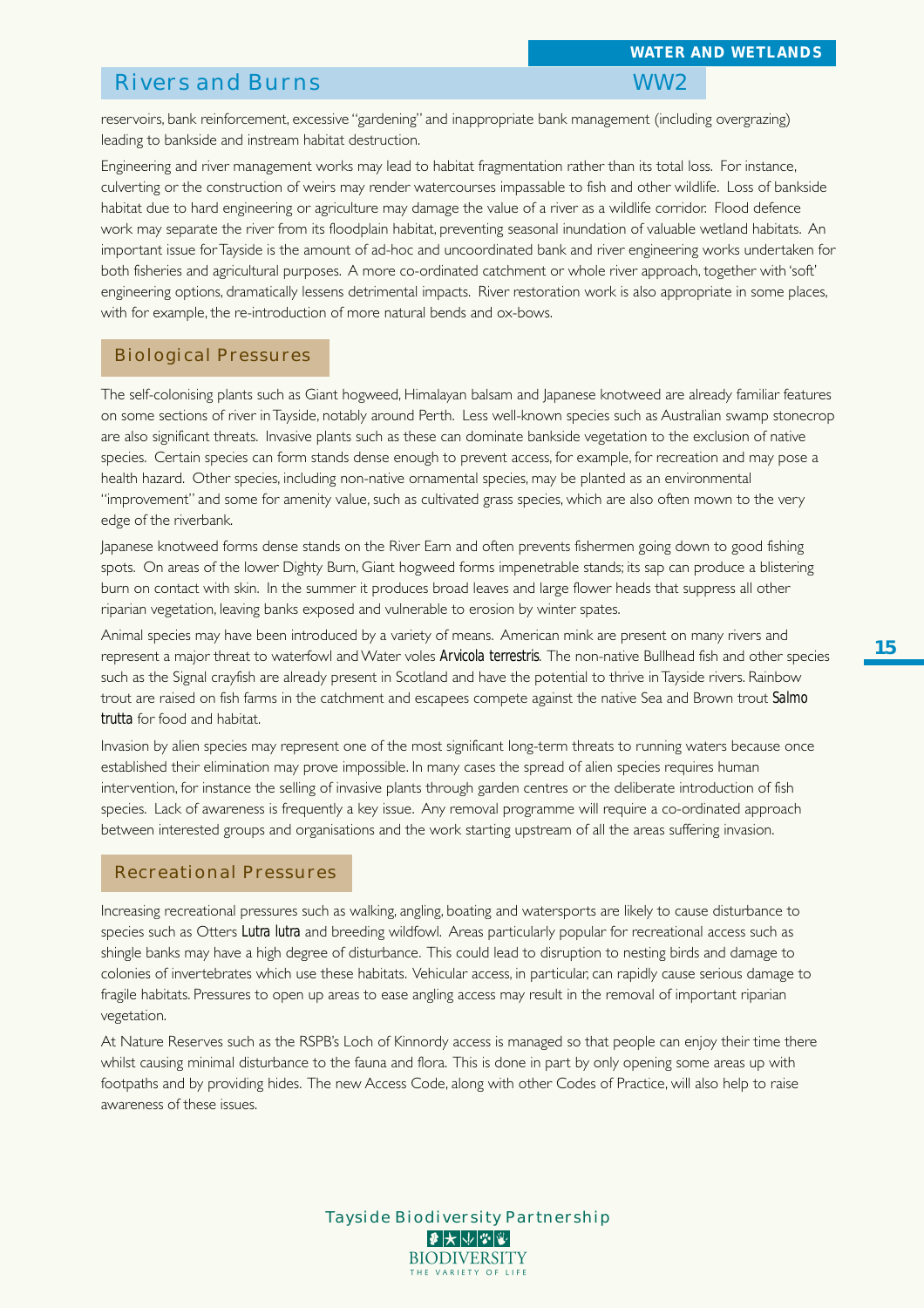### Urban Watercourses

Within an urban area the riparian zone is frequently replaced with either a built environment or landscaped open space "amenity" areas, both of which may be of limited biodiversity and conservation value. Culverts, bridges, weirs and hard engineering of channels, as well as poor water quality and low flows, can also threaten the continuity of these important wildlife corridors. However, if urban rivers, burns and the adjacent riparian zone are sensitively managed they can provide valuable habitats for many species and act as a recreational and educational resource for the community. A separate Urban Waters Habitat Action Plan will provide details of action that can be taken for rivers and burns in an urban environment.

#### Climate Change

A potential threat which may over-ride all the others is climate change. This may alter the character of rivers by a rise in temperature or changes in throughput of freshwater and could produce wide-ranging effects such as accelerated plant growth and colonisation by non-native species. More important is the likely amount of soil run-off in autumn/winter from arable fields in light of the forecasts for increased autumn rainfall and resultant sediment loads. Changes in flooding patterns may lead to pressures for increased flood defences and loss of seasonal inundation of riparian habitats.

## MAIN THREATS TO KEY SPECIES

| Otter                       | National factors have been identified in the UK Species Action Plan -<br>- pollution of watercourses, especially by PCBs<br>- insufficient prey associated with poor water quality<br>Probably neither are significant in Tayside.<br>Locally important factors in Tayside are -<br>- impoverished bankside habitat features needed for breeding and resting<br>- incidental mortality, primarily by road deaths and drowning in eel traps                      |  |                 |  |  |  |  |  |  |
|-----------------------------|-----------------------------------------------------------------------------------------------------------------------------------------------------------------------------------------------------------------------------------------------------------------------------------------------------------------------------------------------------------------------------------------------------------------------------------------------------------------|--|-----------------|--|--|--|--|--|--|
|                             | UK importance of Tayside population:                                                                                                                                                                                                                                                                                                                                                                                                                            |  |                 |  |  |  |  |  |  |
| <b>Water vole</b>           | - Loss and fragmentation of habitats.<br>- Disturbance of riparian habitats.<br>- Predation by mink.<br>- Pollution of watercourses and poisoning by rodenticides.                                                                                                                                                                                                                                                                                              |  |                 |  |  |  |  |  |  |
|                             | UK importance of Tayside population:                                                                                                                                                                                                                                                                                                                                                                                                                            |  | <b>Moderate</b> |  |  |  |  |  |  |
| <b>Pipistrelle Bat</b>      | - Reduction in insect prey abundance because of high intensity farming practices and<br>inappropriate riparian management.<br>- Reduction in insect-rich feeding habitats and flyways due to loss of wetlands, hedgerows<br>and other suitable habitats.<br>- Loss of winter roosting sites in buildings and trees.<br>- Disturbance and destruction of roosts, including loss of maternity roosts by<br>inappropriate use of toxic timber treatment chemicals. |  |                 |  |  |  |  |  |  |
|                             | UK importance of Tayside population:                                                                                                                                                                                                                                                                                                                                                                                                                            |  | <b>Moderate</b> |  |  |  |  |  |  |
| <b>Allis/Twaite</b><br>shad | - Pollution.<br>River and estuary barriers.<br>- Overfishing.<br>Habitat destruction.                                                                                                                                                                                                                                                                                                                                                                           |  |                 |  |  |  |  |  |  |
|                             | <b>Uncertain</b> - not known whether it<br>breeds in Tayside rivers.                                                                                                                                                                                                                                                                                                                                                                                            |  |                 |  |  |  |  |  |  |

Tayside Biodiversity Partnership **BIODIVERSITY** THE VARIETY OF LIFE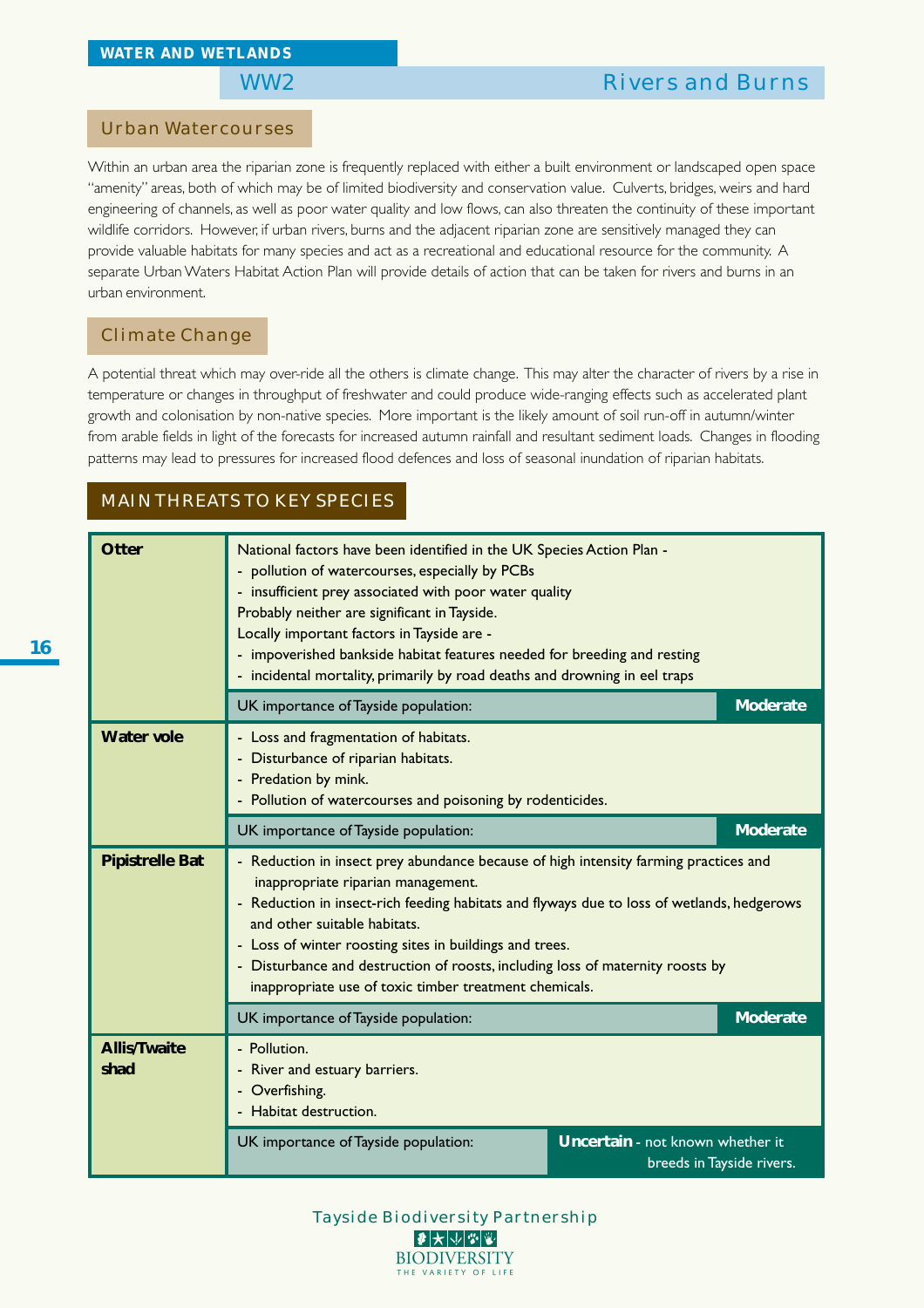|                                                         |                                                                                                                                                                                                                                                                                                                                        | <b>WATER AND WETLANDS</b> |  |  |  |  |  |  |
|---------------------------------------------------------|----------------------------------------------------------------------------------------------------------------------------------------------------------------------------------------------------------------------------------------------------------------------------------------------------------------------------------------|---------------------------|--|--|--|--|--|--|
| <b>Rivers and Burns</b>                                 | WW <sub>2</sub>                                                                                                                                                                                                                                                                                                                        |                           |  |  |  |  |  |  |
| A water beetle<br><b>Hydroporus</b><br><i>rufifrons</i> | - Loss of unimproved pasture.<br>Damage to waterside marginal pool complexes.<br>- Inundation through impoundment for reservoirs.                                                                                                                                                                                                      |                           |  |  |  |  |  |  |
|                                                         | UK importance of Tayside population:                                                                                                                                                                                                                                                                                                   | <b>Uncertain</b>          |  |  |  |  |  |  |
| A cranefly<br>Rhabdomastix<br>hilaris                   | - Removal of sandy sediment from rivers and riverbanks for aggregate.<br>Deepening and canalisation of watercourses.<br>- Water abstraction from rivers resulting in changes in sedimentation.                                                                                                                                         |                           |  |  |  |  |  |  |
|                                                         | UK importance of Tayside population:                                                                                                                                                                                                                                                                                                   | <b>Uncertain</b>          |  |  |  |  |  |  |
| A stiletto fly<br>Thereva lunulata                      | - Removal of sandy sediment from rivers and riverbanks for aggregate.<br>Deepening and canalisation of watercourses.<br>- Water abstraction from rivers resulting in changes in sedimentation.                                                                                                                                         |                           |  |  |  |  |  |  |
|                                                         | UK importance of Tayside population:                                                                                                                                                                                                                                                                                                   | <b>Uncertain</b>          |  |  |  |  |  |  |
| A stonefly<br>Brachyptera putata                        | - Acidification in headwaters and upland lochs.<br>- Agricultural pollution from modern insecticides used in sheep and cattle farming.<br>- Decline in water quality due to eutrophication from sewage and agricultural run-off.                                                                                                       |                           |  |  |  |  |  |  |
|                                                         | uncertain - historic records for Rannoch area<br>UK importance of Tayside population:                                                                                                                                                                                                                                                  |                           |  |  |  |  |  |  |
| Freshwater<br><b>Pearl Mussel</b>                       | - Poor water quality and nutrient enrichment (which also effects the numbers of host fish)<br>- Habitat removal and alteration through development, drainage schemes, flow regulation<br>and fisheries management.<br>- A decline in populations of host fish.<br>- Conifer planting, exacerbating the effects of river acidification. |                           |  |  |  |  |  |  |
|                                                         | - Pearl fishing - now illegal.<br>- Poor land management in the catchment (including overgrazing leading to sedimentation<br>from soil erosion).                                                                                                                                                                                       |                           |  |  |  |  |  |  |
|                                                         | UK importance of Tayside population:                                                                                                                                                                                                                                                                                                   | <b>High</b>               |  |  |  |  |  |  |
| <b>River jelly</b><br>lichen                            | - Eutrophication of rivers leading to the species being replaced by algae.<br>Increased silt loads in rivers and streams.<br>- Water acidification.<br>- Reduced water levels caused by water abstraction (including small-scale hydro-electric<br>schemes).                                                                           |                           |  |  |  |  |  |  |
|                                                         | UK importance of Tayside population:                                                                                                                                                                                                                                                                                                   | <b>High</b>               |  |  |  |  |  |  |



**17**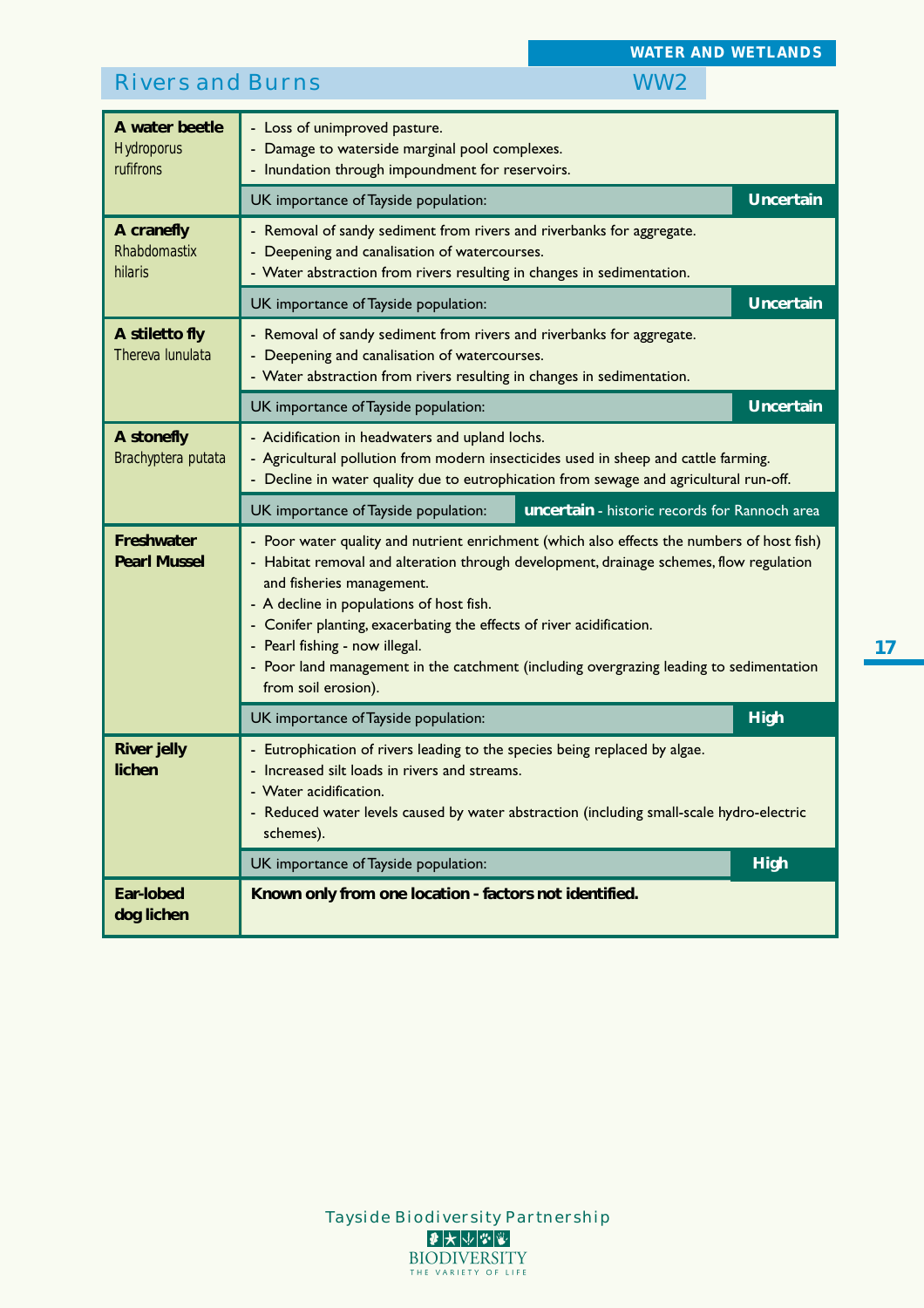## OPPORTUNITIES AND CURRENT ACTION

#### Policy and Legal Status

Rivers and burns are offered better protection than many natural habitats by several pieces of legislation, both UK and European. Gross pollution is largely under control through discharge consents and codes of conduct and efforts are now turning towards the control of non-point sources such as road/housing development and agricultural run-off which have the potential to cause "diffuse pollution". In parallel with this there is a growing recognition of the importance of river habitats not only in supporting physical structures for wildlife, but as key components giving resilience to the system as a whole - enabling pollutants, for instance, to be processed and rendered harmless. These latter areas of activity are not covered by current legislation and a co-operative approach is therefore needed to achieve effective management.

Various statutory bodies have a role in the current actions to maintain and improve the status of rivers and burns in Tayside. These include the Scottish Environment Protection Agency (SEPA), Scottish Natural Heritage (SNH) Scottish Executive Environment and Rural Affairs Department (SEERAD), Tay, Esk and Forth District Salmon Fisheries Boards (TDSFB, EDSFB and FDSFB), Local Authority Planning Units, Scottish Water and the Forestry Commission (FC).

Some areas of rivers and burns in Tayside are designated under the various natural heritage conservation acts and all are controlled waters under the various pollution control acts.

Legislation and associated policy which can provide or encourage protection of rivers and burns in Scotland includes:

- Natural heritage conservation legislation including the designation of Sites of Special Scientific Interest (SSSIs), National Nature Reserves (NNRs), Special Areas of Conservation (SACs) and Special Protection Areas (SPAs).
- UK Biodiversity Action Plan.
- Planning legislation and policies.
- Pollution control legislation.
- Agri-environment schemes such as the Rural Stewardship Scheme.

Some of the Acts which provide the framework for these functions are given below.

- Rivers (Prevention of Pollution)(Scotland) Act 1951
- Rivers (Prevention of Pollution)(Scotland) Act 1965
- Control of Pollution Act 1974
- Control of Pollution (Amendment) Act 1989
- Salmon and Freshwater Fisheries Act 1975
- EC Directive on the Conservation of Wild Birds (Directive 79/409/EEC)
- Wildlife and Countryside Act 1981
- Water Act 1989
- The Town and Country Planning (Scotland) Act 1997
- Environmental Protection Act 1990
- The Flood Prevention and Land Drainage Act 1997
- Natural Heritage (Scotland) Act 1991
- Wildlife and Countryside (Amendment) Act 1991
- EC Directive on the Conservation of Natural Habitats and of Wild Flora and Fauna (Directive 92/43/EEC)
- Conservation (Natural Habitats) Regulations 1994

Tayside Biodiversity Partnership |₽ ★ ↓ ↓ ↓ ↓ ↓ **BIODIVERSITY** HE VARIETY OF L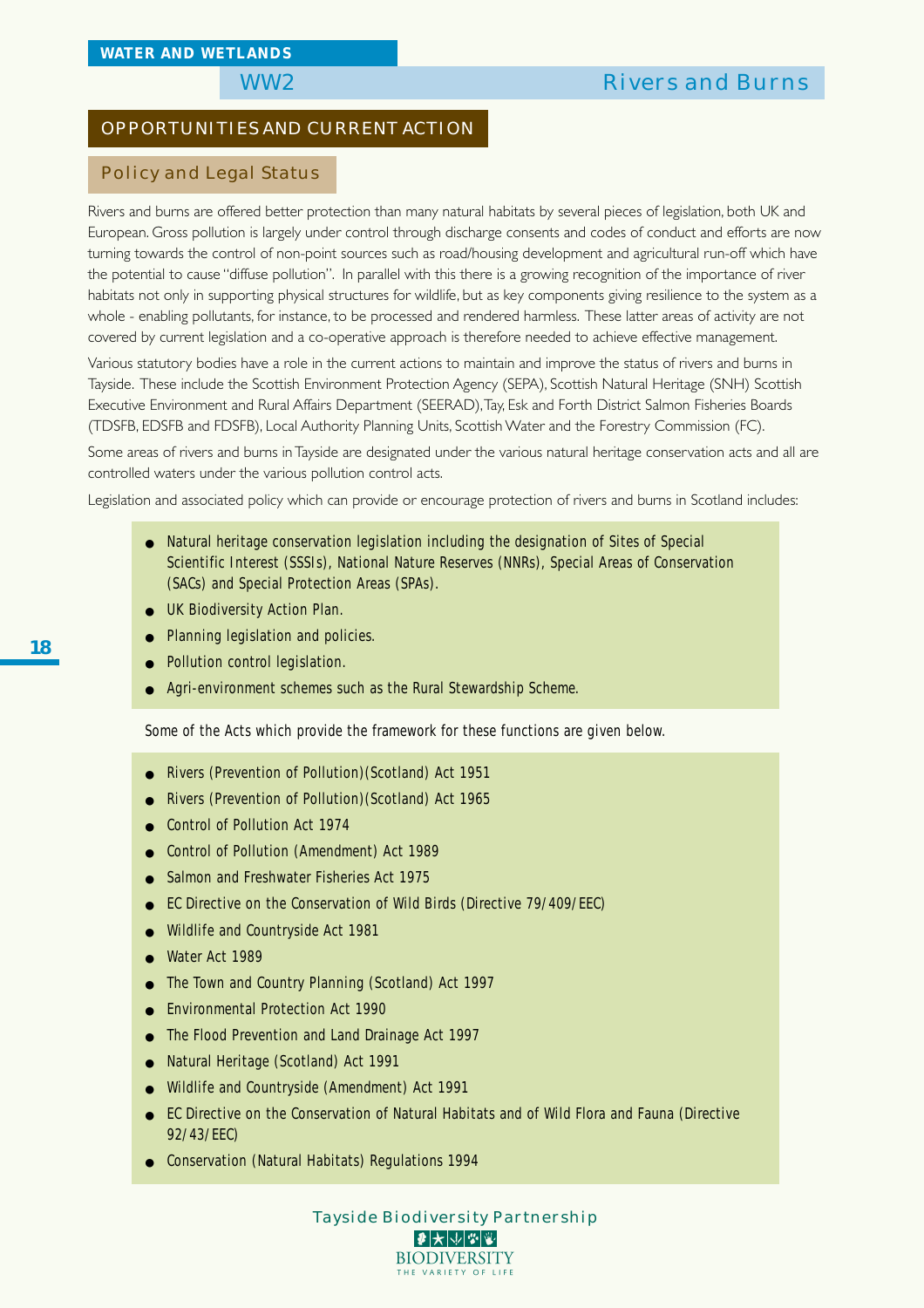- *WATER AND WETLANDS*
- 

- Environment Act 1995
- Scottish Office Circular 6/1995, Habitats and Birds Directives.
- **Urban Wastewater Treatment Directive.**

#### Management, Research and Guidance

At a national level most of the regulatory bodies, in addition to their core regulatory duties, are actively involved in management, research and guidance activities relating to rivers and burns. Many other organisations such as the Farming and Wildlife Advisory Group (FWAG), Scottish Agricultural College (SAC), Scottish Wildlife Trust (SWT), World Wide Fund for Nature (WWF), and Royal Society for the Protection of Birds (RSPB) not only conduct research and provide advice and guidance but some also manage rivers and burns for conservation purposes. Many landowners and estates manage the resources under their control to enhance biodiversity. Numerous individuals put in considerable amounts of time in voluntary work helping to manage or create important areas for conservation, recording wildlife or becoming acknowledged experts for various species.

In Tayside comparatively few rivers and burns are actively managed with the specific intention of enhancing biodiversity, although options under the Rural Stewardship Scheme and the promotion of good management practice by organisations such as SEPA, FWAG, SAC and WWF are leading to more sensitive management of rivers and their associated riparian zones. Rivers in Tayside are often managed for fisheries purposes and well directed fisheries management aimed at restoring degraded instream and riparian habitat can have considerable consequential biodiversity benefit. Inspiration for further management for conservation can be gained from the successful projects that already exist.

#### Current Action

- Environmental grants for farmers such as those available under the Rural Stewardship Scheme have encouraged and funded the modification of farming activities to help protect watercourses.
- SNH produce site management statements for SSSIs, undertake a 6 yearly programme of site condition monitoring and are undertaking to have most designated sites under positive management schemes in the forthcoming 10 years.
- Esk and Tay District Salmon Fishery Boards carry out scientific work and employ fishery managers to enhance the potential of the salmonid fishery.
- SEPA routinely assesses the ecological and water quality in all of Tayside's rivers.
- Some wildlife reserves include rivers e.g. Balnaguard Glen (SWT reserve) and Blackspout Wood (Perth and Kinross Council).
- The WWF Wild Rivers project demonstration sites show examples of how rivers can be managed to support biodiversity.
- FWAG and SAC have undertaken 20 Farming and Water Management Plans in Tayside.
- Perth and Kinross Council, in partnership with SEPA's Habitat Enhancement Initiative, developers and local volunteers have undertaken a restoration project on the Craigie Burn in Perth.
- Flood Appraisal Groups promote environmentally sensitive flood alleviation schemes.
- The River Restoration Centre provides advice to organisations and individuals about habitat restoration projects and practices.

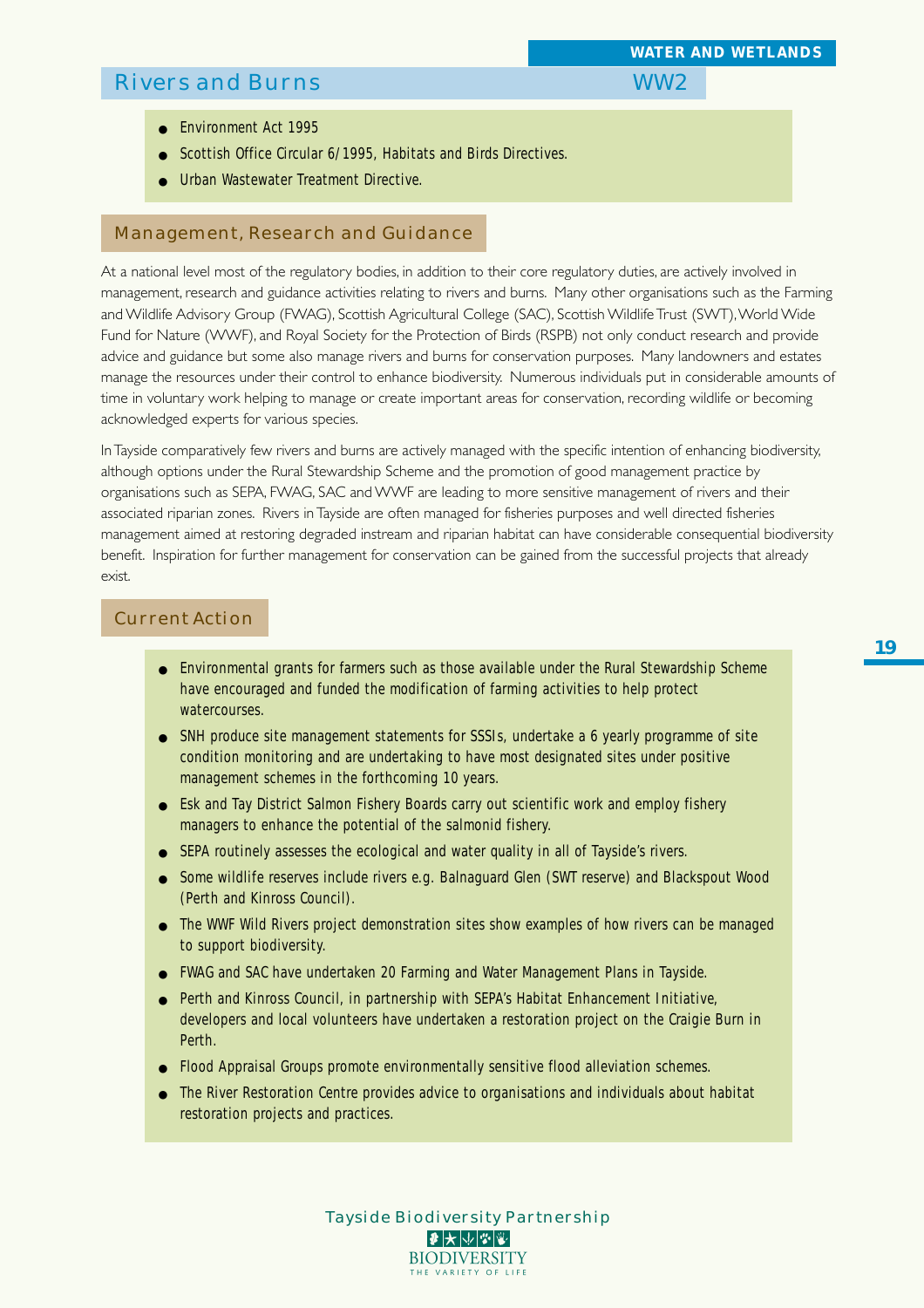#### FURTHER OPPORTUNITIES

Together with other existing initiatives the implementation of the Local Biodiversity Action Plan, the designation of Special Areas of Conservation, implementation of options under the Rural Stewardship Schemes and the introduction of the Water Framework Directive will provide a stronger mechanism for the protection and enhancement of rivers and burns than has ever previously existed. New statutory objectives will exist for the ecological status of rivers and burns, putting responsibilities upon statutory bodies which have previously been outwith their remits. To achieve these objectives, partnership approaches will be required and there is, for the first time, the very real prospect of integrated management for Tayside's rivers and burns.

### OBJECTIVES AND TARGETS

|                | <b>Objectives</b>                                                                                                                                                                                                                | <b>Targets</b>                                                                                                                                                                                                                                                                                        |
|----------------|----------------------------------------------------------------------------------------------------------------------------------------------------------------------------------------------------------------------------------|-------------------------------------------------------------------------------------------------------------------------------------------------------------------------------------------------------------------------------------------------------------------------------------------------------|
|                | Conserve river and burn systems supporting semi-<br>natural assemblages of animals and plants in both the<br>channel and the riparian zone.                                                                                      | Establish and maintain an inventory of rivers<br>and burns which provides information on<br>environmental quality, biodiversity quality,<br>impacts on biodiversity etc. By 2006.<br>Ensure no net loss in area or reduction in<br>quality of natural river habitats.                                 |
| $\mathbf{2}$   | Maintain and improve water quality standards<br>according to Scottish Environment Protection Agency<br>River Classification System.                                                                                              | Improve or maintain the water quality<br>classification of all rivers and burns in the<br>region.                                                                                                                                                                                                     |
| 3              | Identify and address, on a site by site basis, the factors<br>having a detrimental effect on aquatic biodiversity,<br>including the quality of the physical architecture,<br>water quality and the impact of non-native species. | Prepare Catchment Management Plans for all<br>main watercourses involving both statutory and<br>non-statutory organisations. Seek to have these<br>plans adopted by the appropriate Local<br>Authority to inform planning decisions and<br>provide a framework for integrated<br>management. By 2011. |
| $\overline{4}$ | Increase public awareness of biodiversity, the wildlife<br>value of river and burns and their importance as an<br>asset to the community.                                                                                        | Set up public awareness programme. Establish<br>communications with residents, groups,<br>community councils, farming groups and local<br>environment groups etc. to provide a forum for<br>discussion and to understand their wishes for<br>their local environment. By 2007.                        |
| 5              | Encourage good management practice by river<br>users/interests.                                                                                                                                                                  | Exchange views and disseminate best<br>management practice guidelines to river and<br>land managers.                                                                                                                                                                                                  |

### Stakeholders

● Landowners, land managers, including the hydro-power industry, and advisors; developers; angling clubs; tourists and local users.

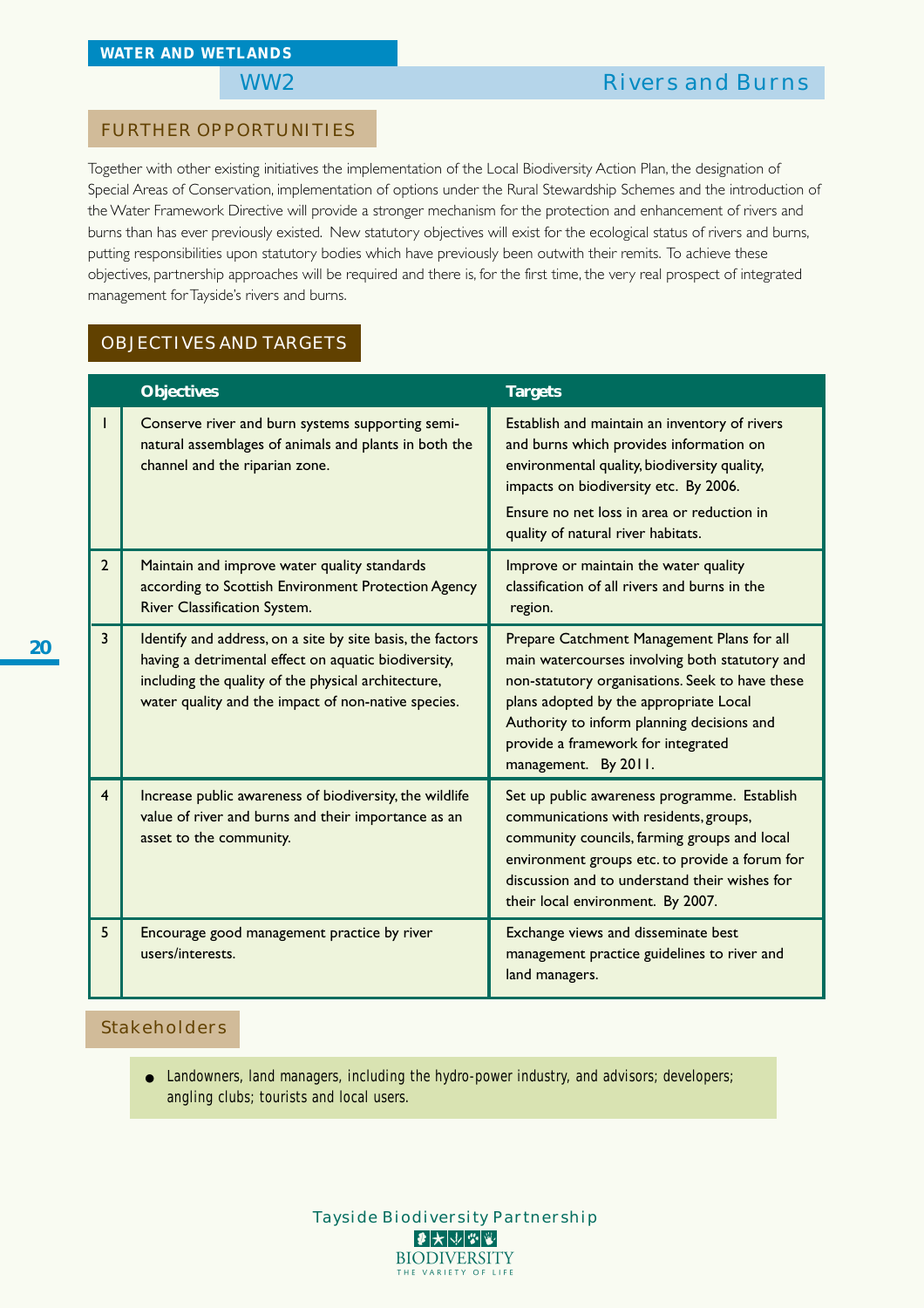ACTION FOR BIODIVERSITY

|                     |                | Action - Rivers and Burns                                                                                                                                                                                                                         |                                                                                           | <b>Deliverers</b>                                                                                            | To take place by        |   |   |   |   |       | <b>Meets</b><br>Objective No. |       |                |
|---------------------|----------------|---------------------------------------------------------------------------------------------------------------------------------------------------------------------------------------------------------------------------------------------------|-------------------------------------------------------------------------------------------|--------------------------------------------------------------------------------------------------------------|-------------------------|---|---|---|---|-------|-------------------------------|-------|----------------|
|                     |                |                                                                                                                                                                                                                                                   | Lead<br><b>Partners</b>                                                                   | <b>Partners</b>                                                                                              | 02 03 04 05 06 07 11 16 |   |   |   |   |       |                               |       |                |
| <b>LBAP</b><br>Ref. | $\overline{A}$ | Policy and legislation                                                                                                                                                                                                                            |                                                                                           |                                                                                                              |                         |   |   |   |   |       |                               |       |                |
| $WW2$               |                | Ensure that all statutory water quality and<br>discharge standards are maintained and where<br>necessary improved.                                                                                                                                | <b>SEPA</b><br>Scottish<br>Water                                                          |                                                                                                              |                         |   |   | # |   |       |                               |       | $\overline{2}$ |
| $WW2$  2            |                | Seek to develop and promote policies to control<br>alien species and favour establishment of<br>appropriate native species.                                                                                                                       | <b>SEPA</b>                                                                               | <b>SNH</b><br><b>PKC</b><br><b>DCC</b><br><b>AC</b><br><b>Angling Groups</b><br>DSFBs, Land-owners           |                         |   |   | # |   |       |                               |       | $\overline{3}$ |
| $WW2$ 3             |                | Develop policies to promote soft engineering of<br>rivers as an alternative to harder options.<br>Emphasise a presumption against further<br>culverting and promote re-opening of culverted<br>burns.                                             | <b>PKC</b><br><b>DCC</b><br>AC<br><b>SEPA</b>                                             | <b>SNH</b><br><b>Scottish Water</b><br><b>DSFBs</b>                                                          | $\#$                    |   |   |   | # |       |                               |       |                |
| WW2 4               |                | Develop policies to ensure an agreed consistent<br>approach to in-river works, river channel and<br>bank maintenance.                                                                                                                             | <b>SEPA</b><br><b>PKC</b><br><b>DCC</b><br><b>AC</b><br>Scottish<br>Water<br><b>DSFBs</b> | SNH                                                                                                          |                         |   |   |   | # |       |                               |       |                |
| $WW2$ 5             |                | Ensure that adequate consultation takes place<br>when developments are proposed in river<br>catchments.                                                                                                                                           | <b>PKC</b><br><b>DCC</b><br><b>AC</b>                                                     | <b>SEPA</b><br><b>SNH</b>                                                                                    | #                       | # | # | # |   | $#$ # | #                             | #     | $\overline{3}$ |
| WW216               |                | Contribute to the development of policies within<br>land use development plans to safeguard rivers<br>and burns and associated wildlife in the region,<br>with no net loss of this habitat promoted.                                              | <b>PKC</b><br><b>DCC</b><br><b>AC</b><br><b>SEPA</b>                                      | <b>SNH</b><br><b>TBP</b>                                                                                     | #                       | # | # | # | # | #     |                               | $#$ # | $\overline{3}$ |
| $WW2$ 7             |                | Develop and implement Catchment Management<br>Plans as directed in the Water Framework<br>Directive.                                                                                                                                              | <b>SEPA</b>                                                                               | <b>PKC</b><br><b>DCC</b><br><b>AC</b><br>Scottish & Southern<br>Electricity, DSFBs                           |                         |   |   |   |   |       | $\#$                          |       | 5              |
| WW2 8               |                | Complete SAC designation process in<br>consultation with all interested parties.                                                                                                                                                                  | <b>SNH</b>                                                                                |                                                                                                              | #                       | # | # |   |   |       |                               |       |                |
|                     | B              | Site safeguard and management                                                                                                                                                                                                                     |                                                                                           |                                                                                                              |                         |   |   |   |   |       |                               |       |                |
| $WW2$               |                | Implement policy, through management work,<br>for control of alien species.                                                                                                                                                                       | Community<br>Groups<br>Angling<br>Groups                                                  | <b>SEPA</b><br><b>SNH</b><br><b>PKC</b><br><b>DCC</b><br><b>AC</b>                                           |                         |   |   | # |   | $#$ # |                               |       | 3              |
| $WW2$ 2             |                | Ensure that existing nature reserves and SSSIs<br>which include rivers are managed appropriately.                                                                                                                                                 | <b>RSPB</b><br><b>SNH</b><br>SWT                                                          | <b>PKC</b><br><b>DCC</b><br><b>AC</b>                                                                        | #                       | # | # | # |   | $#$ # |                               | $#$ # | ı              |
| $WW2$ 3             |                | Encourage fisheries interests to establish<br>management schemes which enhance populations<br>of important local fish species but not to the<br>detriment of biodiversity. Ensure these<br>management actions are included in catchment<br>plans. | <b>SEPA</b>                                                                               | <b>SNH</b><br><b>Angling Groups</b><br><b>DSFBs, Fisheries</b><br><b>Research Services</b><br>Freshwater Lab |                         | # | # | # |   | $#$ # |                               | $#$ # |                |
| WW2 4               |                | Maintain or introduce appropriate fishery<br>management.                                                                                                                                                                                          | Angling<br>Groups<br><b>DSFBs</b>                                                         | SEPA, PKC<br>DCC, AC                                                                                         |                         | # | # | # | # | #     |                               | $#$ # |                |
| $WW2$ 5             |                | Encourage appropriate management of rivers and<br>their banks in existing developments in urban areas.                                                                                                                                            | <b>SEPA</b>                                                                               |                                                                                                              | #                       | # | # | # | # | #     | #                             | #     | 1, 5           |

*WATER AND WETLANDS*

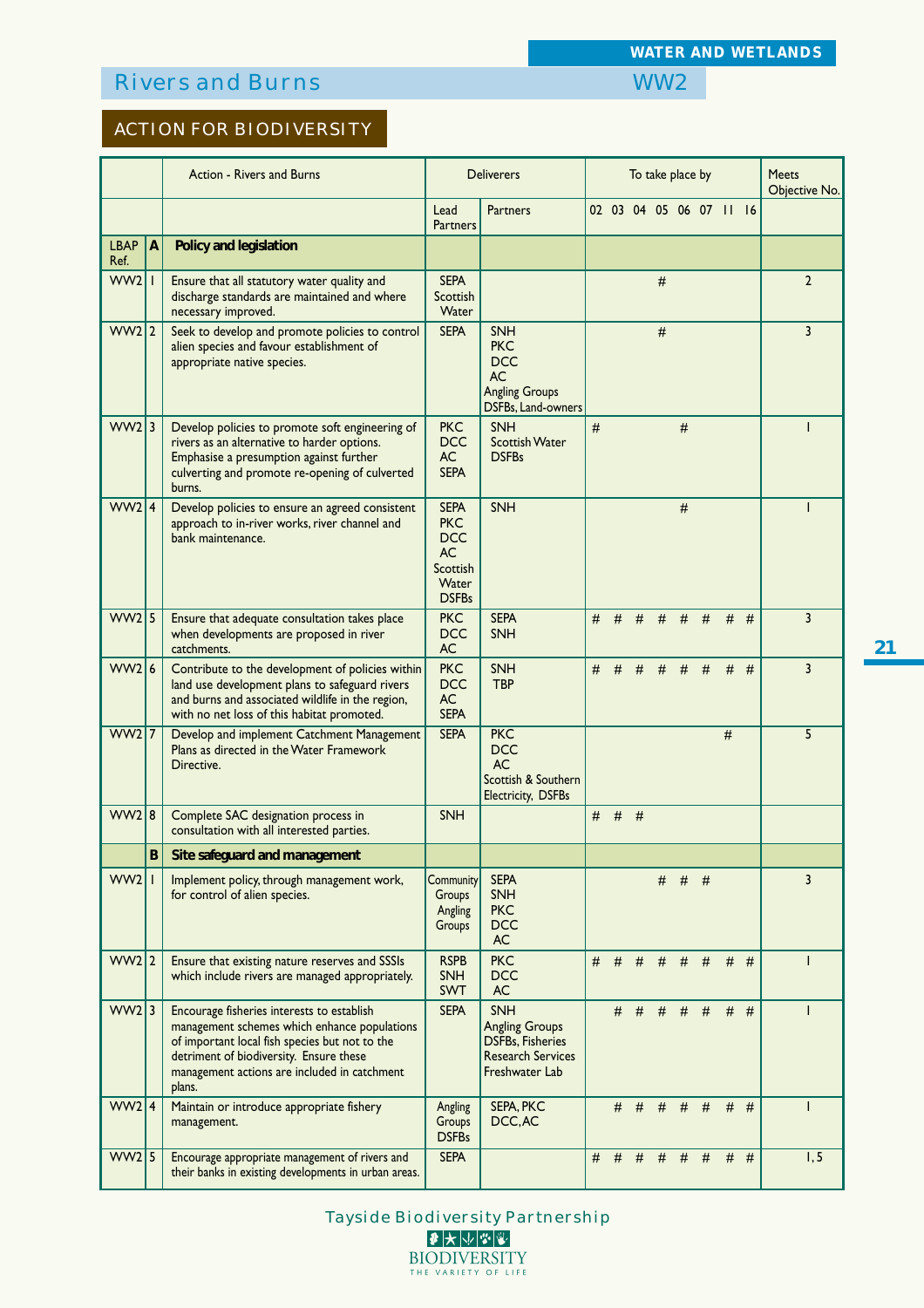| WW26               |              |                                                                                                                                                                                                                                                                                                                                                     |                                                                                    |                                                                    |   |       |   |           |       |   |   |       |                |
|--------------------|--------------|-----------------------------------------------------------------------------------------------------------------------------------------------------------------------------------------------------------------------------------------------------------------------------------------------------------------------------------------------------|------------------------------------------------------------------------------------|--------------------------------------------------------------------|---|-------|---|-----------|-------|---|---|-------|----------------|
|                    |              | Promote adoption of SUDS (Sustainable Urban<br>Drainage Systems) principles such as swales,<br>infiltration basins, detention/retention ponds,<br>wetlands, reedbeds in new developments.                                                                                                                                                           | <b>PKC</b><br><b>DCC</b><br><b>AC</b><br>Scottish<br>Water                         |                                                                    | # | #     | # | #         | #     | # | # | #     |                |
| $WW2$ 7            |              | Encourage better management and protection<br>of watercourses on farmland and forestry, such<br>as buffer strips etc.                                                                                                                                                                                                                               | <b>FWAG</b><br><b>SAC</b>                                                          | <b>SEPA</b>                                                        | # | #     | # | #         | #     | # | # | #     | 3, 5           |
| $WW2$ 8            |              | Encourage the full implementation of the<br>Forestry Commission Water Guidelines i.e.<br>buffer strips and the strategic planting of<br>broadleaf trees along watercourses.                                                                                                                                                                         | Forestry<br>Commission                                                             |                                                                    |   | #     | # | #         | #     | # | # | #     | 5              |
| $WW2$   9          |              | Where possible continue to minimise<br>detrimental impacts of hydro-power schemes on<br>riverine habitats and species; where appropriate<br>provide fish ladders to allow migration of<br>salmon; ensure sufficient flows remain<br>downstream of dams and use freshets to mimic<br>natural spates as directed by the Water<br>Framework Directive. | Scottish &<br>Southern<br>Energy                                                   | <b>SEPA</b><br><b>DSFBs</b>                                        |   |       |   |           | $\#$  |   |   |       |                |
|                    | $\mathsf{C}$ | <b>Advisory</b>                                                                                                                                                                                                                                                                                                                                     |                                                                                    |                                                                    |   |       |   |           |       |   |   |       |                |
| $WW2$   1          |              | Provide advice for managers and users of rivers<br>and burns to promote the conservation of<br>biodiversity of this habitat.                                                                                                                                                                                                                        | <b>TBP</b>                                                                         |                                                                    | # | #     |   | #         | #     | # | # | #     | 5              |
| $WW2$ 2            |              | Promote best practice in farming, including use<br>of Agric. CoPs and encourage the preparation<br>and implementation of Farm Waste Management<br>Plans.                                                                                                                                                                                            | <b>FWAG</b><br><b>SAC</b>                                                          | <b>SEPA</b>                                                        | # | #     | # | #         | #     | # | # | #     | 5              |
| $WW2$ 3            |              | Develop guidelines for best practice in fishery<br>management.                                                                                                                                                                                                                                                                                      | <b>SEPA</b><br>(HEI)                                                               |                                                                    |   | #     |   |           |       |   |   |       | 1,5            |
|                    | D            | <b>Research and monitoring</b>                                                                                                                                                                                                                                                                                                                      |                                                                                    |                                                                    |   |       |   |           |       |   |   |       |                |
| WW <sub>2</sub>    |              |                                                                                                                                                                                                                                                                                                                                                     |                                                                                    |                                                                    |   |       |   |           |       |   |   |       |                |
|                    |              | Review current water quality to identify causes<br>of down grading, particularly where biodiversity<br>priorities may be important.                                                                                                                                                                                                                 | <b>SEPA</b>                                                                        |                                                                    |   |       | # |           |       |   |   |       | 3              |
| $WW2$ 2            |              | Continue to monitor the impact and extent of<br>acidification in the region.                                                                                                                                                                                                                                                                        | <b>SEPA</b>                                                                        | <b>SNH</b>                                                         |   |       |   | #         |       |   |   |       | $\overline{3}$ |
| $WW2$ 3            |              | Monitor impact of diffuse pollution such as<br>phosphates, nitrates etc.                                                                                                                                                                                                                                                                            | <b>SEPA</b>                                                                        | <b>SNH</b>                                                         |   |       |   | #         | #     | # |   |       | 3              |
| $WW2$ 4            |              | Survey rivers and burns in the region and<br>designate, where possible, important sites as<br>'Local Wildlife Sites' and incorporate them into<br>the planning system.                                                                                                                                                                              | <b>SWT</b>                                                                         | <b>PKC</b><br><b>DCC</b><br><b>AC</b>                              |   |       |   |           |       |   | # |       | 1,3            |
| $WW2$ 5            |              | Continue river habitat surveys.                                                                                                                                                                                                                                                                                                                     | <b>SEPA</b>                                                                        | <b>SWT</b>                                                         |   |       |   | # # # # # |       |   |   |       | $\overline{3}$ |
| WW26               |              | <b>Continue Site Condition Monitoring for SACs</b><br>and SSSIs.                                                                                                                                                                                                                                                                                    | <b>SNH</b>                                                                         |                                                                    | # | $#$ # |   |           |       |   |   |       |                |
| $WW2$ 7            |              | Review data on rivers as a precursor to the<br>preparation of Catchment Management Plans<br>and updating of existing CMPs as directed by<br>WFD.                                                                                                                                                                                                    | <b>SWT</b><br><b>SEPA</b><br><b>DSFBs</b><br><b>PKC</b><br><b>DCC</b><br><b>AC</b> | <b>SNH</b><br><b>Local Biological</b><br><b>Records Centre</b>     |   | #     |   | $#$ #     |       |   |   |       | 1, 3, 5        |
| $WW2$ 8            |              | Establish whether there are self-maintaining<br>populations of Allis/Twaite shad in Tayside.                                                                                                                                                                                                                                                        | <b>SNH</b>                                                                         | <b>Fisheries Research</b><br><b>Services</b><br>Freshwater Lab     |   |       |   |           |       |   | # |       | $\overline{3}$ |
| $WW2$  9<br>WW2 10 |              | Encourage and support local community<br>projects and involvement<br>Monitor the delivery of the action plan yearly                                                                                                                                                                                                                                 | <b>TBP</b><br><b>TBP</b>                                                           | <b>SEPA</b><br><b>SNH</b><br><b>PKC</b><br><b>DCC</b><br><b>AC</b> |   | #     | # | #         | $#$ # |   |   | $#$ # | 4, 5           |

Tayside Biodiversity Partnership **BIODIVERSITY** THE VARIETY OF LIFE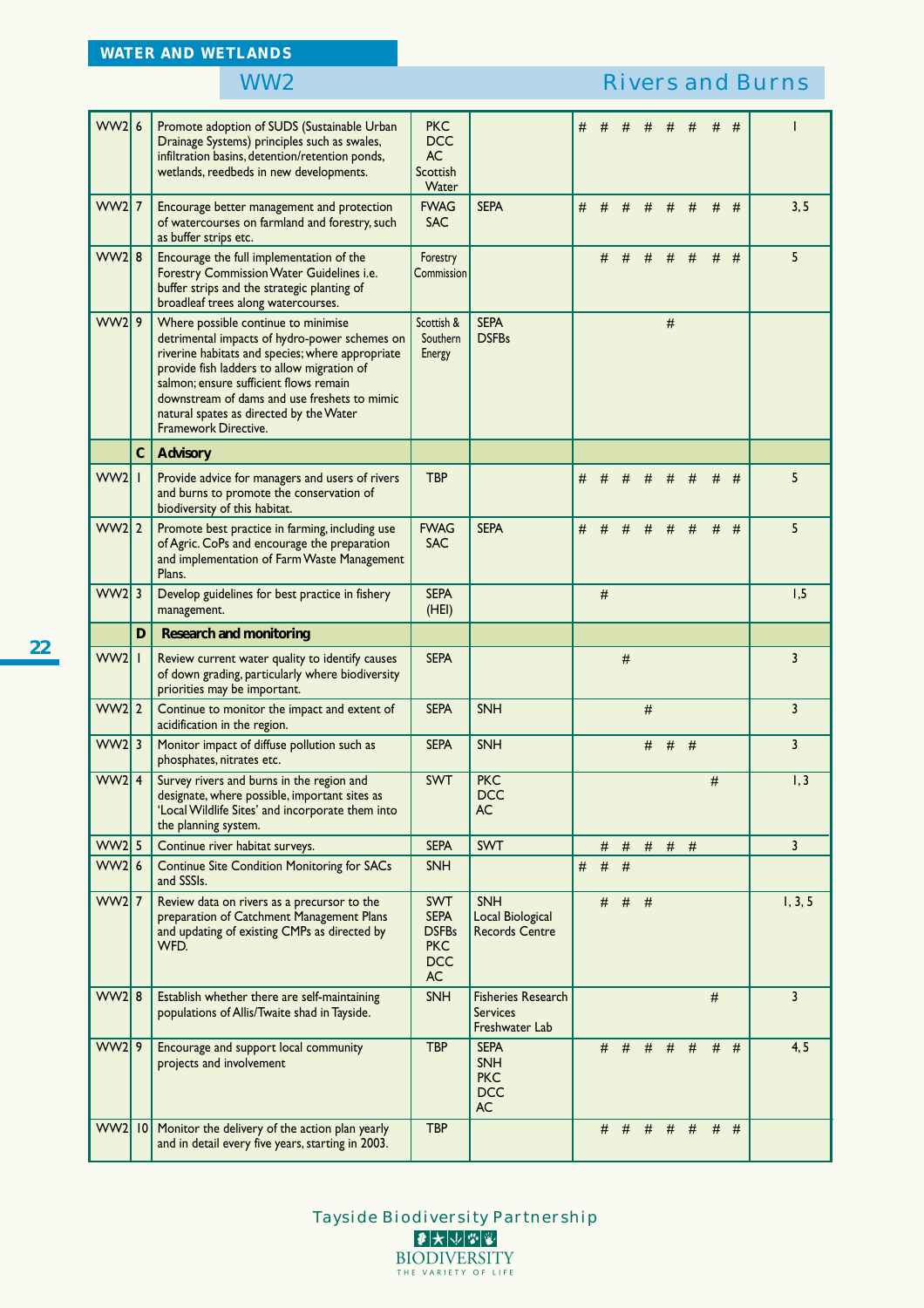*WATER AND WETLANDS*

|         | E | Promotion and awareness-raising                                                                                                                                                                                        |                                        |                                                              |   |   |   |             |   |        |   |      |
|---------|---|------------------------------------------------------------------------------------------------------------------------------------------------------------------------------------------------------------------------|----------------------------------------|--------------------------------------------------------------|---|---|---|-------------|---|--------|---|------|
| WW211   |   | Provide a regular progress report to raise<br>awareness and report good practice<br>management for biodiversity in river and burn<br>habitats.                                                                         | <b>TBP</b>                             |                                                              | # |   | # |             | # |        | 4 |      |
| WW2 2   |   | Liaise with and compile a list of private<br>landowners and local interest groups who<br>would be receptive to participation in<br>discussions about local rivers and burns.                                           | <b>TBP</b>                             | <b>SNH</b><br><b>SWT</b><br><b>SEPA</b><br><b>FWAG</b>       |   |   | # |             |   |        |   | 4, 5 |
| WW2 3   |   | Compile an information resource of key<br>legislative, policy, management, guidance and<br>research documents to be available for public<br>consultation at key locations e.g. libraries,<br>museums, council offices. | <b>TBP</b>                             | <b>SNH</b><br><b>SWT</b><br><b>SEPA</b>                      |   | # |   |             |   |        | 5 |      |
| WW2 4   |   | Consider action required to raise awareness of<br>this habitat amongst key stakeholders and<br>devise plans to implement.                                                                                              | <b>SNH</b><br><b>SWT</b><br><b>TBP</b> | <b>PKC</b><br><b>DCC</b><br>AC<br><b>RSPB</b><br><b>SEPA</b> |   |   |   | $#$ #       |   |        | 5 |      |
| $WW2$ 5 |   | Raise awareness amongst the anglers of the<br>differences in angling law in Scotland, compared<br>with those south of the border.                                                                                      | Angling<br>Groups<br><b>DSFBs</b>      |                                                              | # | # |   | $#$ $#$ $#$ |   | #<br># | 5 |      |
| WW216   |   | Undertake awareness raising training for<br>Competent Authorities to help with planning<br>issues.                                                                                                                     | <b>SNH</b>                             | <b>DSFBs</b><br><b>SEPA</b><br><b>SEERAD</b>                 |   | # | # | #           |   |        |   | 3, 5 |

## Rivers and Burns

This illustrative map shows a few key examples of the habitat. Please note that many sites of interest are privately owned and owners' permission should be sought for any access.



Tayside Biodiversity Partnership 2大小空窗 **BIODIVERSITY** THE VARIETY OF LIFE